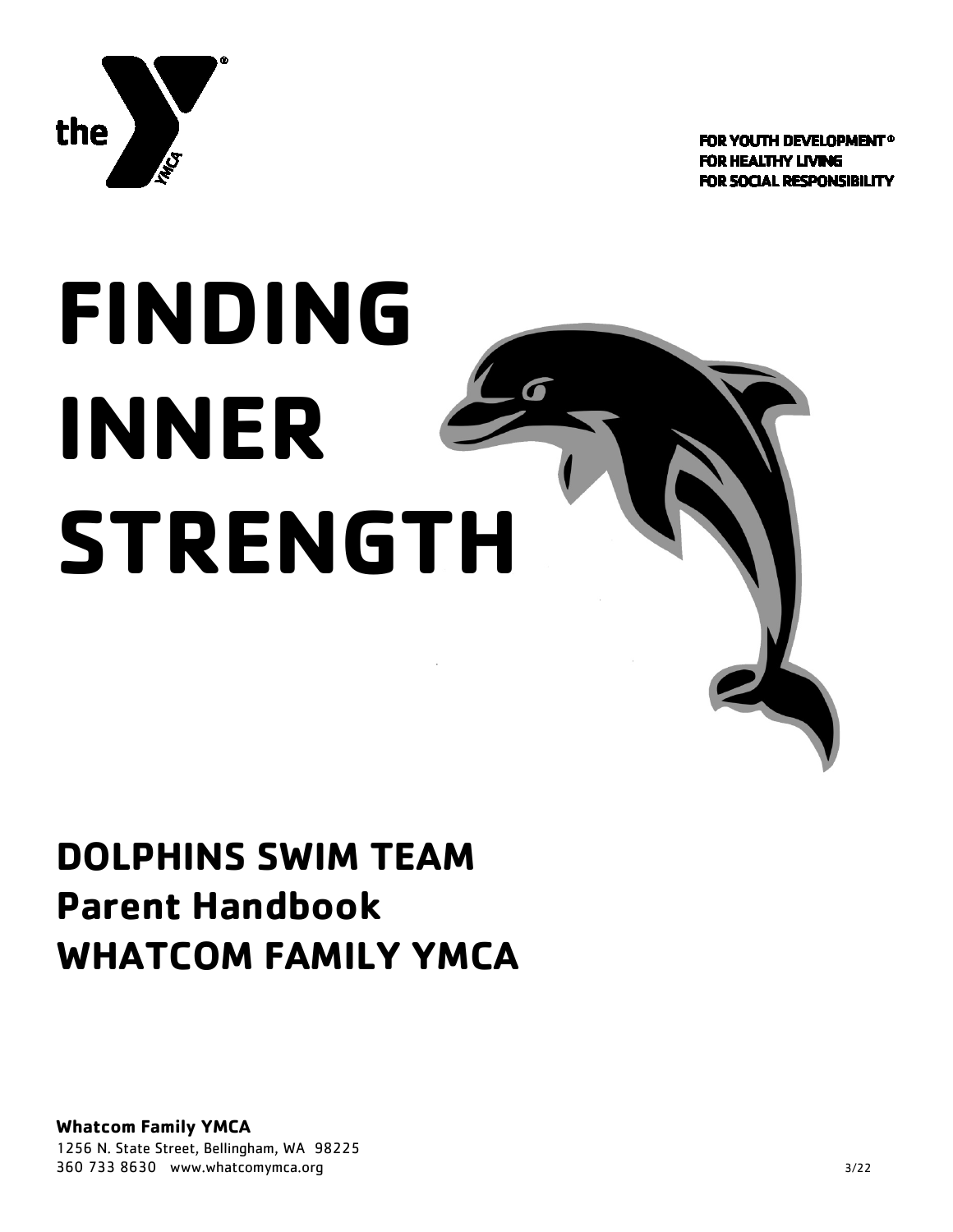# **Dolphins Swim Team WHATCOM FAMILY YMCA**

#### **Purpose**

The purpose of this handbook is to prepare parents of children who are members of, or are considering joining, the Whatcom Family YMCA Dolphins Swim Team. We hope that you find the time to read this handbook in its entirety, for it is an established fact that the positive influence of a swimmer's parents is essential for success. There are virtually no swimmers who have been successful without supportive parents.

As a "Swimming Parent", you will have responsibilities, but more importantly, you will have opportunities – opportunities to really "get to know" your child in pressure situations; opportunities to praise and applaud his/her achievements; and even more importantly, opportunities to help him/her deal with their non-achievements – to redirect them – to learn from them – and, in the end, to gain from them. In today's fast-paced society, there are far too few chances for parents to interact with their children on this kind of basic level. Just these opportunities alone will make your experience in swimming worthwhile.

# **Swim Team Program Focus and YMCA Philosophy**

The Whatcom Family YMCA Dolphins Swim Team is designed for swimmers who wish to pursue competitive swimming in a fun and positive environment.

The YMCA swim team staff is dedicated to give families involved in swim team a great experience while providing fitness and fun to children of all ages. We will strive to help each child develop a healthy, spirit, mind and body.

We will help your children to gain self-confidence, goal setting abilities, physical fitness, and character.

The following are our goals:

- We will help children reach their full potential as a swimmer.
- We will help children learn good sportsmanship and the purpose of being on a team.
- We will promote lifelong fitness.
- We will teach children the character development with Honesty, Caring, respect and Responsibility.

Participation on swim team teaches life lessons in how members of teams work together as individuals to become one unit. With everyone working and supporting each other as a team, we are sure this season will be successful.

Sports are supposed to be good for kids. In theory, a sport should build strong bodies, not tear them down. It should promote sportsmanship, self-discipline and perseverance. Swimming is a sport in the true sense of the word. It is a pursuit of a striving for excellence. Its very nature demands self-discipline and great sense of purpose. Swimmers learn early the relationship between hard work and results.

The YMCA mission is: To put Christian principles into practice through programs that build healthy spirit, mind and body for all.

#### **Swimmer Requirements**

All swimmers of the Whatcom Family YMCA Dolphins Swim Team must be a member of the YMCA.

Swimmers must have passed Level 5/6 or equivalent. (Generally, be able to comfortably swim 50 yards of freestyle and backstroke and respond to coach's instructions.)

Swimmers will be taught drills to improve strokes and will work on endurance through out the season.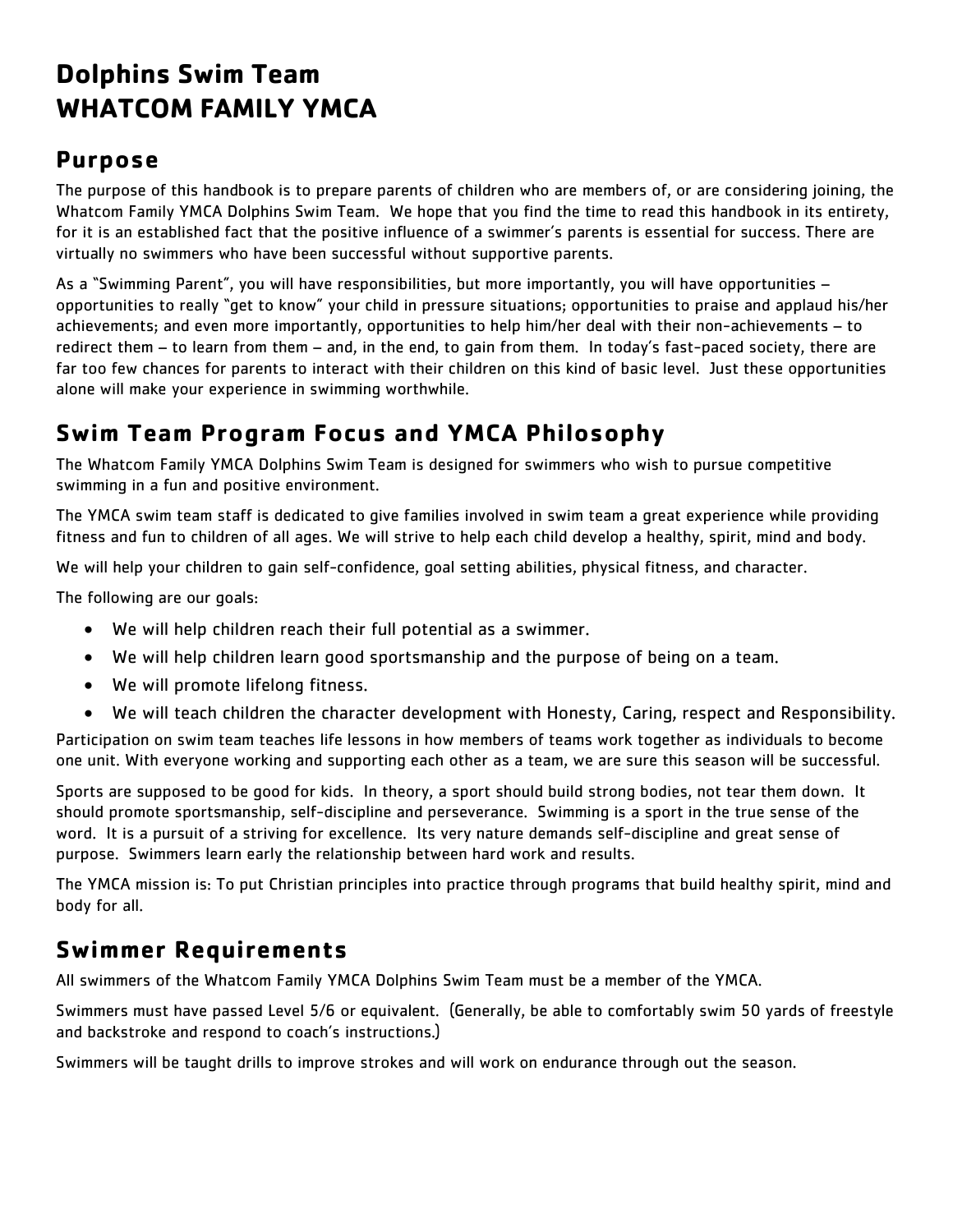#### **COMMUNICATION**

#### **How to Contact Us**

Bellingham Program Center: (360) 733-8630 Website: www.whatcomymca.org

Head Coach/Team Coordinator: David Millican dmillican@whatcomymca.org

#### **Parent Involvement**

We are often looking for Parent Volunteers. Your help makes things run smoother and makes events great successes. Please plan on volunteering at one swim meet. The following are areas we may also need help with.

# **Social Activities**

If you like to plan parties, please join us in this fun volunteering experience. We will be having pot lucks and many other events for you to help with to celebrate swim team with the swimmers.

# **Swim Meets**

Timers, clean-up helpers, runners, etc, etc, etc. It takes a lot of people to help the children get ready. Any helpers we can get, we will sure use.

# **Parent Expectations**

Communicate to coaches about:

- Meet attendance.
- Illnesses and injuries of swimmers.
- Concerns. These need to be addressed at appropriate times in appropriate manners. Respect all coaches decisions about the events children are entered in during meets. Swimmers are expected to swim in events coaches decide. At times, swimmers may need to swim extra events, other than those entered to help the team due to unforeseen circumstances.
- Respect other parents and swimmers.
- Pay all dues on time.
- Encourage all swimmers at meets and practice.
- Encourage swimmers to practice on own time.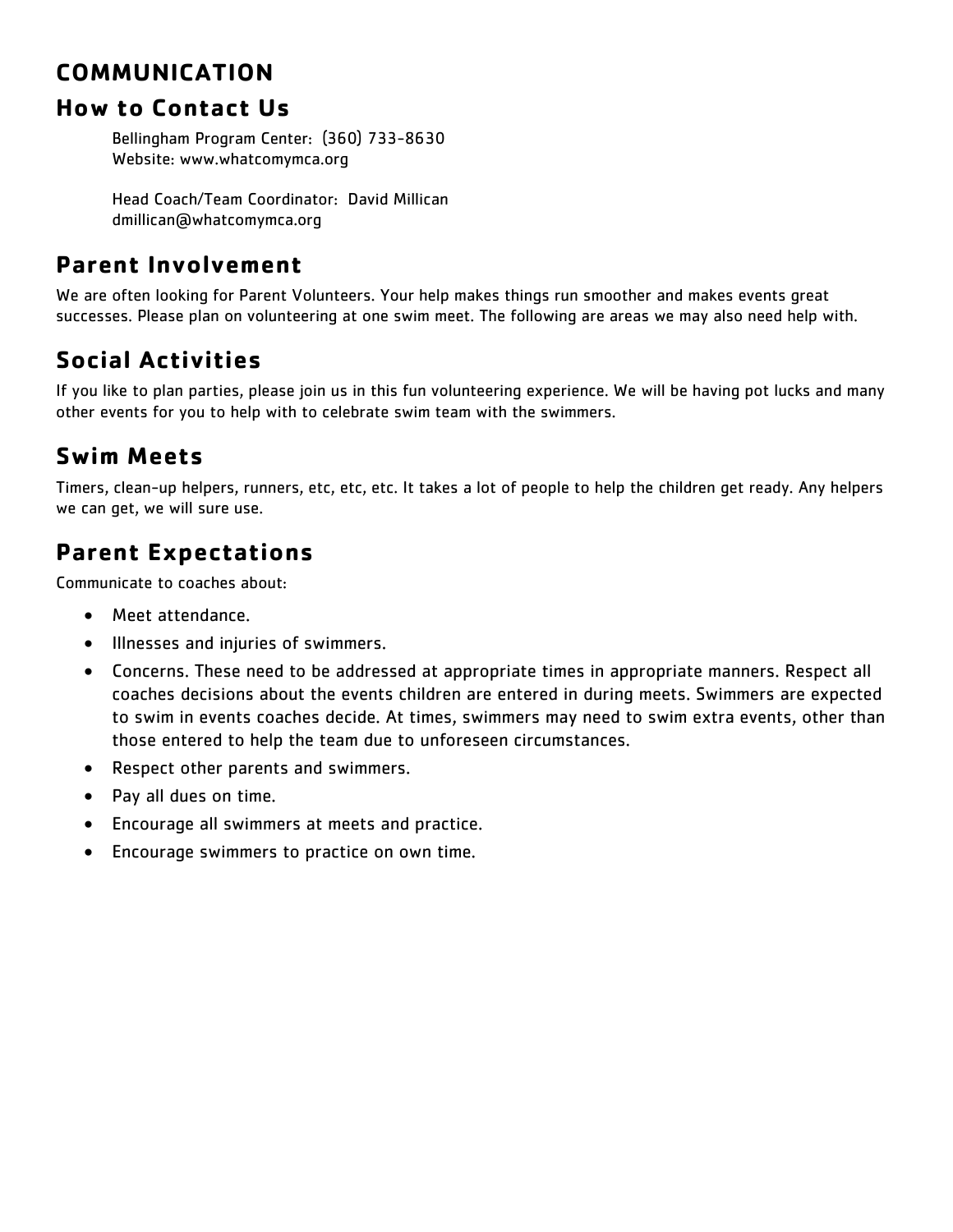# **SWIM TEAM PRACTICES**

# **Meet Eligibility/Practices**

Swimmers must have paid swim team fees each month to attend practices and swim meets.

During High School swim season High School swimmers must continue to pay their youth membership in order to participate in the State and Regional Meets.

In order to participate in the State Meet each swimmer must have represented his/her YMCA in 3 closed YMCA meets after the last State Meet of each calendar year.

90 Day Rule: Each swimmer must have been a YMCA member in good standing for a period of 90 days prior to the State and Regional Meets.

Parents will be notified for weekend, holiday, or other interruptions to the normal practice schedule. Conflicts may arise due to unforeseen circumstances such as construction, maintenance, or pool issues. No refunds will be issued because of cancelled practices.

# **What to Bring to Practice**

Children will need to be Responsible during practice. They will need to bring the following with them to all practices:

- YMCA Membership Card to scan when you come to the YMCA.
- Goggles (an extra pair is always good too)
- Swim Cap
- Water Bottle
- Towel

We encourage the children to remember these and not to rely on their parents to bring the items to practice for them.

#### **How to Act**

Swimmers need to come ready to swim and listen to coaches. Swimmers need to be **Respectful** towards other swimmers, towards other members in the pool area and in the locker rooms. Lifeguards are here for your protection, so swimmers are also expected to **Respect** them.

# **Dry Land**

Dry land exercises with the simmers are done with direct supervision of the coaches to ensure the exercises are done properly and safe. Dry land exercises are done during regular practice times.

- Dry land exercises are done 1-2 times a week.
- Push-ups (on the wall or knees)
- Leg lifts
- Lunges
- Sit-ups

The goal of dry land training is to condition, stretch and strengthen muscles that ae used in swimming while building fitness and athleticism. Dry land training is very similar to training for land based sports, however, the equipment and focus of training is slightly different. Dry land training for children should be modified for ability and age group. Dry land training will not only improve our simmers ability but will also create more opportunities to meet new teammates, create relationships and reinforce teamwork.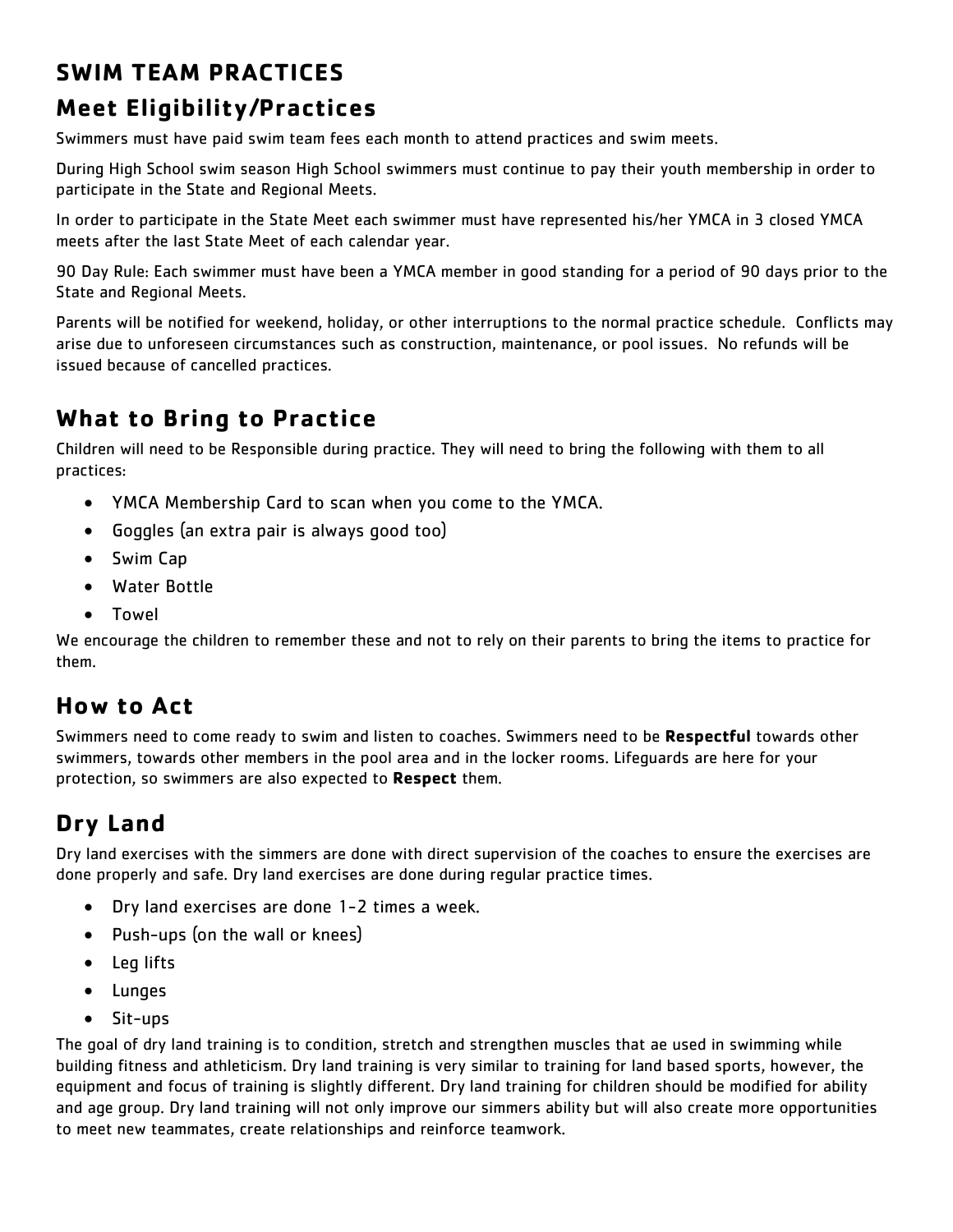# **FACILITY AND POOL ACCESS/CHILD ABUSE PREVENTION Practice drop off and pick up protocol**

All swimmers, parents and/or guardian must check in at the front desk prior entering the pool. Youth 11 years old and under must physically be signed in by a parent or guardian with a coach on deck before practice and sign out with a coach on deck when practice is over. Anyone signing in/out must be at least 16 years old and authorized by the parent/guardian. 11 years old and under swimmers will not be allowed to exit pool deck until authorized parent/guardian signs them out with coach on deck.

# **Going Above and Beyond**

Swim team participants are welcome to swim during open lap swim times to practice and reinforce skills they learn in swim team. Look for a pool schedule on the information board outside the pool entrance.

# **YMCA Locker Room Etiquette**

It is important to remember that the locker rooms are used by all members of the YMCA and it is VERY IMPORTANT that all swimmers be RESPECTFUL while using the YMCA facility. This means to self, each other, the facility, other members, and staff.

All swimmers should have shoes on when they are outside of the pool area. Swimmers should not be in hallways when dripping wet. Swimmers need to clean up after themselves in hallways and locker rooms.

# **Additional Fees**

There may be additional fees for meets. We will notify you of any additional fees. There are also additional fees for swim suits, apparel and caps.

All swimmers are encouraged to wear the Whatcom Family YMCA Dolphins swim cap during all meets. Caps can be purchased for at the front desk.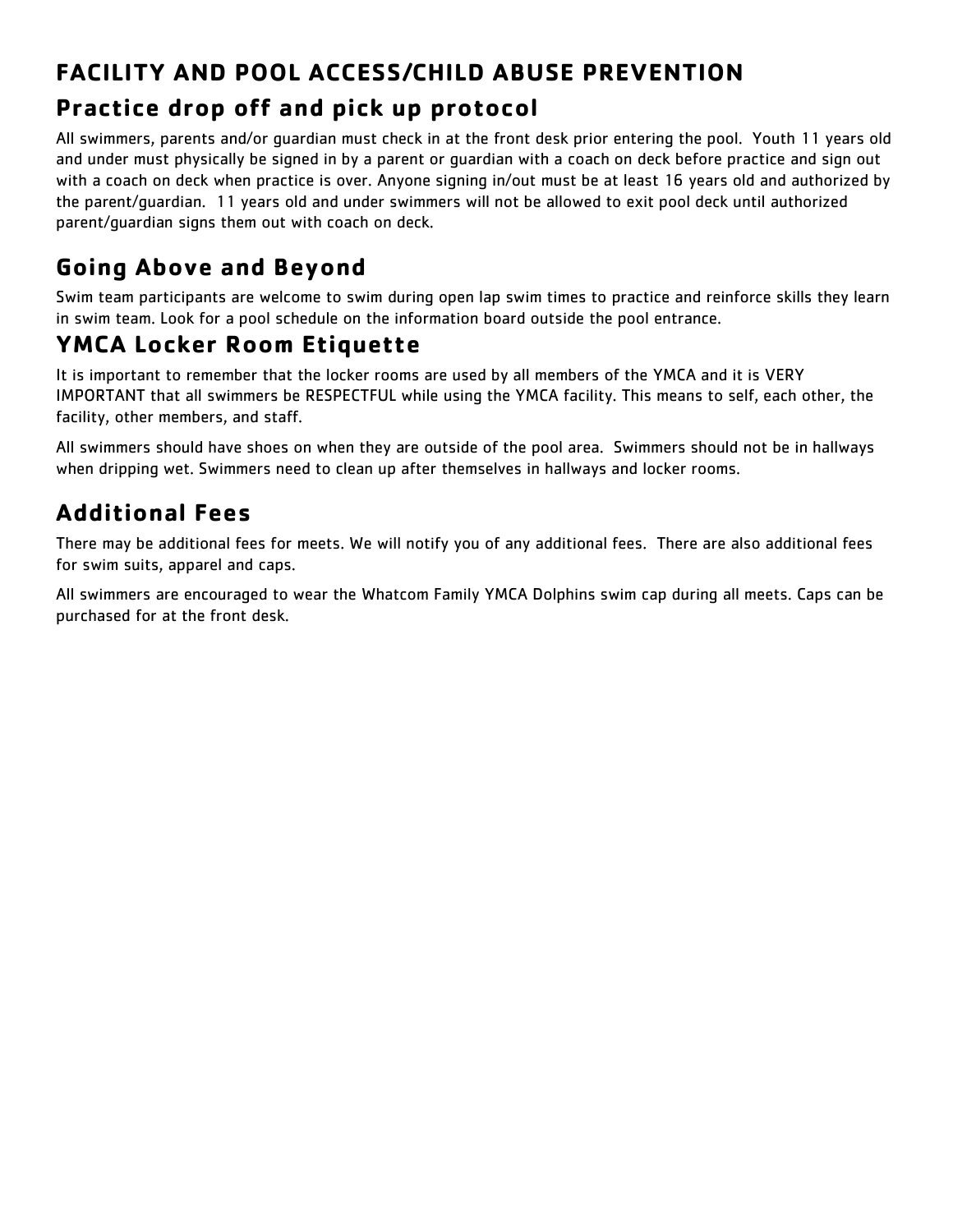# **RULES AND EXPECTATIONS OF SWIMMERS**

The coaching staff wants to set ground rules for practices to maintain a POSITIVE learning and practice environment. It is intended to help, not rule.

- Have equipment available and adjusted before every practice. Always have an extra set of goggles with you at every practice.
- Begin sequences of drills on time and finish by touching the wall (do NOT stand up before touching the wall.
- MAINTAIN proper spacing between swimmers as drills start. A good method to use is to wait until the person in front of you is at the flags before you start.
- All swimmers will listen and follow directions from coaches. All drills should be performed as instructed. If you do not understand how a drill is done, do not be afraid to ask for clarification.
- Please refrain from talking during drill instruction.
- Do not hang on the lane lines.
- Always display proper sportsmanship.
- Swimmers will treat others with respect and will not interfere with other swimmers as they are completing their workout.
- No horseplay during practice.
- Swimmers will uphold the YMCA mission statement, philosophy, and character values.
- If the coaches feel your child is not progressing past the minimum level of stroke development after a reasonable amount of time on swim team, the coaches may recommend OR require that your child take additional swim lessons for more one-on-one help.
- Maintain proper eating, sleeping and studying habits.
- Be a leader and HAVE FUN!
- Wear Whatcom Family YMCA Dolphins swim cap during meets.

# **Discipline Policy**

To ensure the safety of all swimmers, the following progressive discipline steps will be taken for those swimmers who disregard pool/safety rules, and/or display disrespect for the coaches, teammates, and/or lifequards:

- 1. Verbal warning to the swimmer.
- 2. Swimmer sits out for 5 10 minutes.
- 3. Swimmer will be asked to leave the activity or event for the day. Parents will be notified and an incident report will be filed.
- 4. If the behavior continues, parental attendance will be required at practice until the Aquatics Director deems the situation under control.
- 5. If the situation does not improve, the swimmer will be asked not to participate for an extended period in team activities. This action will be communicated by the Aquatics Director to the parent and swimmer.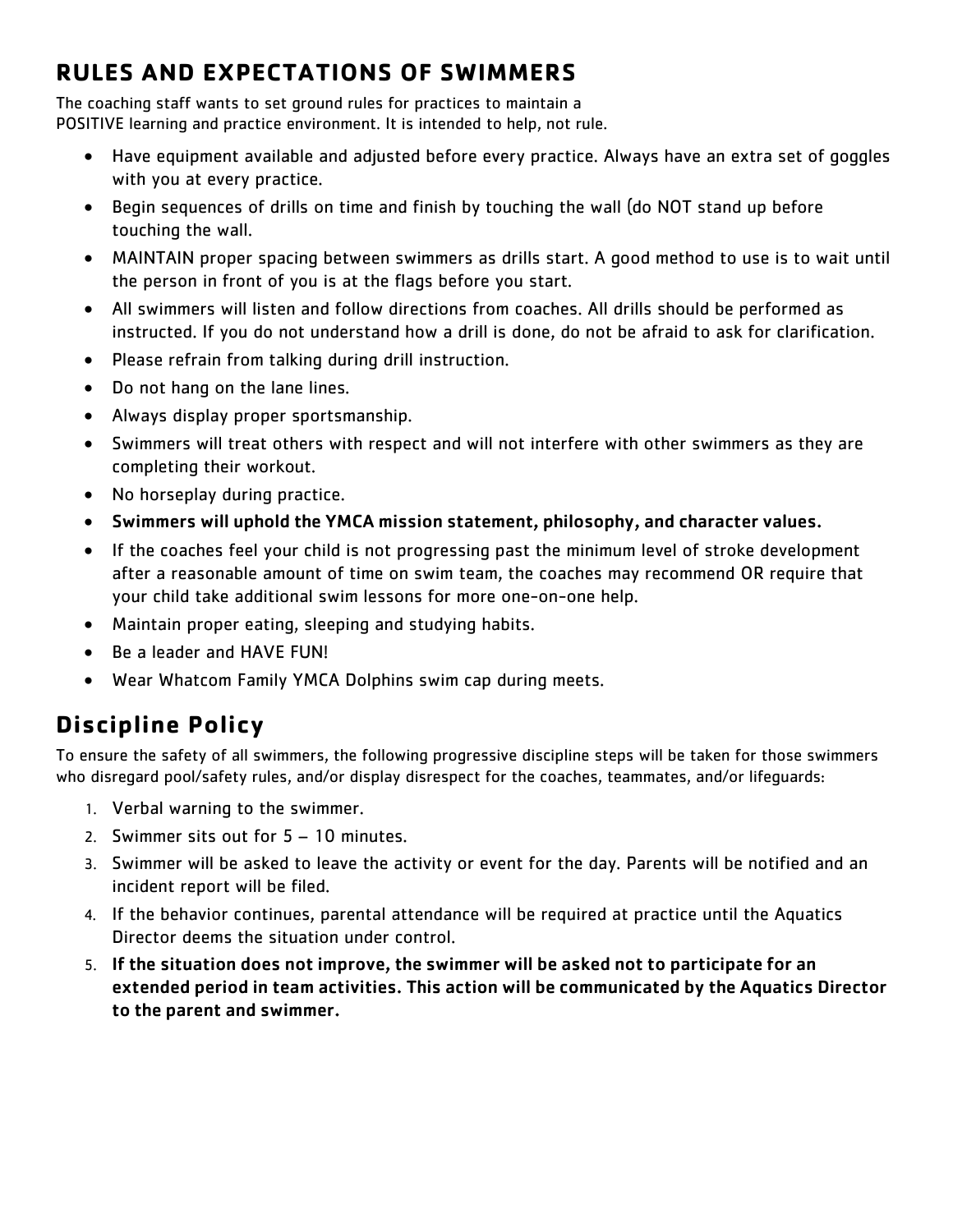#### **SWIM MEETS**

A swimmer is ready for their first meet as soon as they can swim the distance required and feel confident enough to compete. The sooner the swimmer begins to compete, the sooner they will see improving times. A meet is a great teaching media and everyone is encouraged to participate and improve their skills in preparation for the next meet.

The Whatcom Family YMCA is part of the Puget Sound Swimming Association (PSSA). Their website is www.psswim.org.

The fall meet schedule will be posted on this website as well as on the team website and on the information board in the pool area.

There is generally an average of two swim meets per month during the fall/winter season (September thru March).

Sign up sheets will be posted on the information board in the pool area for each meet.

The Washington State YMCA Swim meet is held the last Saturday in January.

The Pacific Northwest Regional Swim Meet is held the first weekend in March.

If a swimmer has signed up for a meet and an unexpected illness or emergency arises and he/she no longer is able to attend the swim meet, please notify a coach ASAP.

#### **What to Bring for Meets**

Children will need to bring the following to Meets:

- Goggles (2 pairs in case one breaks)
- Towels (more than one is good)
- Healthy Snacks
- Water Bottles
- Swim Cap
- Extra Clothes

Parent should bring the following:

- Folding Chairs (if allowed)
- Dress appropriately remember indoor pools are hot during the winter season. Layers are best.

#### **Warm-ups**

It is strongly recommended that all swimmers warm-up at swim meets. Warm-ups give swimmers the chance to not only loosen and warm-up their bodies, it also gives them the opportunity to get familiar with a "new" pool. It is important to practice starts off the blocks, practice turns, and count from the flags if doing backstroke. Not all pools are the same, so we highly recommend:

- ALL swimmers arrive early for warm-ups.
- All swimmers must warm up at our assigned team time.
- Please arrive at meet sites at least 15 minutes prior to warm-ups to get settled in and begin stretching.
- Prior to the beginning of each meet, swimmers are to check in with the Coach.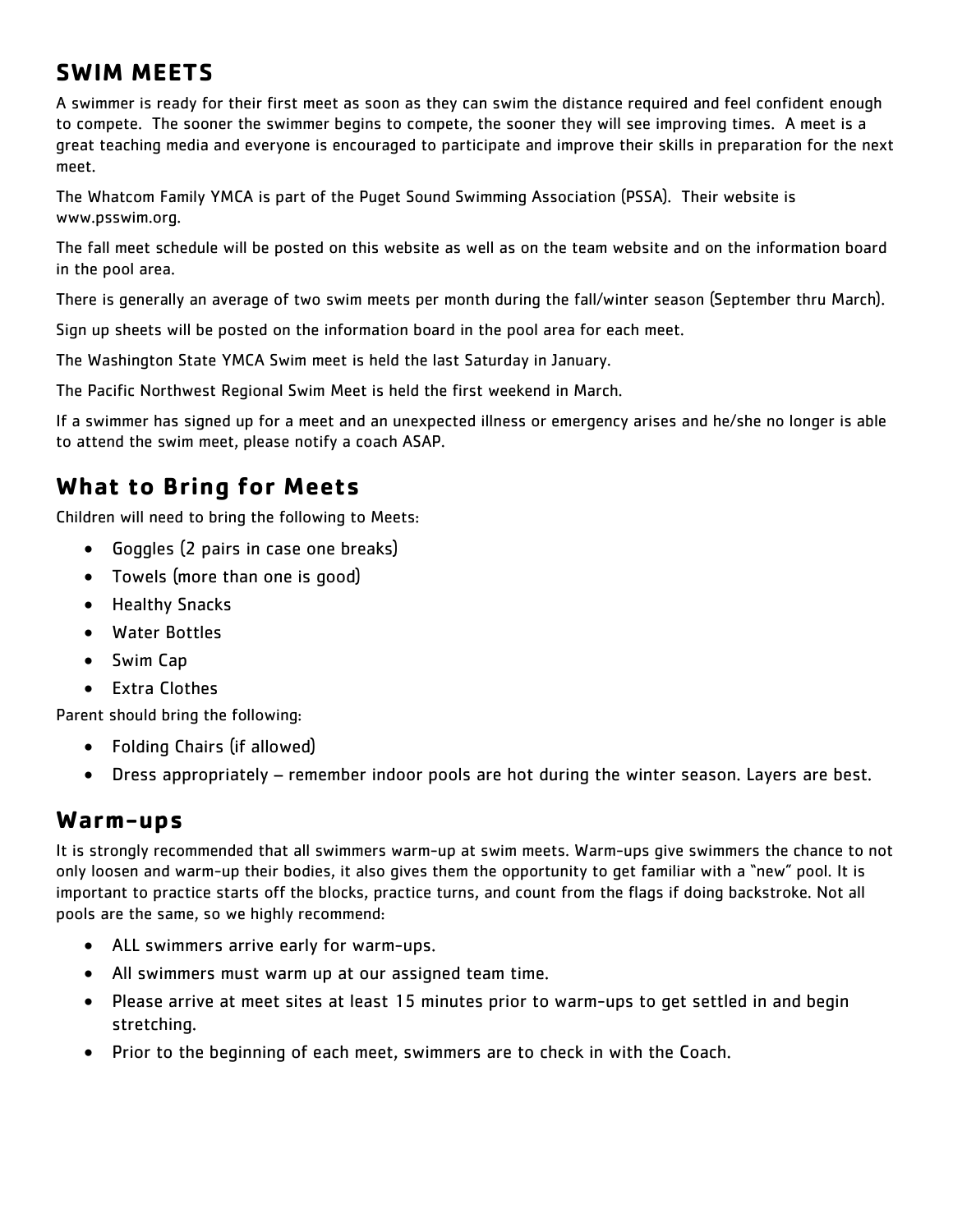# **General Meet Information**

Meets can take anywhere from 3 hours to 5 hours (or longer), depending on the number of swimmers present and how efficiently the meet is run. The home sponsor of each meet sets the schedule for their meet, so starting times will vary.

- It is the responsibility of each swimmer to be at the clerk of course at the proper times.
- It is also important to have warm clothing to wear between events. Temperatures vary and waiting areas often times will be cool.
- Bring at least 2 towels. Use one during the meet and save the other so you will have a dry one AFTER the meet.
- Bring nourishing snacks for your swimmer to eat at the meet. Most pools usually have a concession stand as well. Some snack suggestions include fruit, cookies, granola bars, sweet cereals, candy bars, and sports drinks or water.
- It is expected that swimmers engage in restful activities or cheer on their teammates between events.

#### **Individual Events**

Swimmers may generally swim in three individual events. Events are usually separated by age group and gender. The age group for the swimmer is determined by the age of the swimmer on the day of the meet.

The following age groups are used in most competitions:

- 8 and under
- 9 & 10
- 11 & 12
- $13814$
- 14 to 21

The events included in each meet are varying distances of the four competitive strokes: butterfly, backstroke, breaststroke and freestyle, as well as the individual medley, which is a combination of these four strokes.

# **Relays**

Relays consist of 4 swimmers. Competitive relay events include Medley relays and freestyle relays. Swimmers may usually swim in two relays. Relays will be determined by the Coaches at the swim meet. Relays will be based on individual times, attendance at practice, and swimmers' attitude.

#### **Meet Transportation**

Parents are responsible for driving their swimmer to and from meets.

Carpooling is encouraged, but not facilitated by the YMCA. Coaches are not permitted to be involved in transportation due to YMCA insurance limitations and child abuse prevention policy.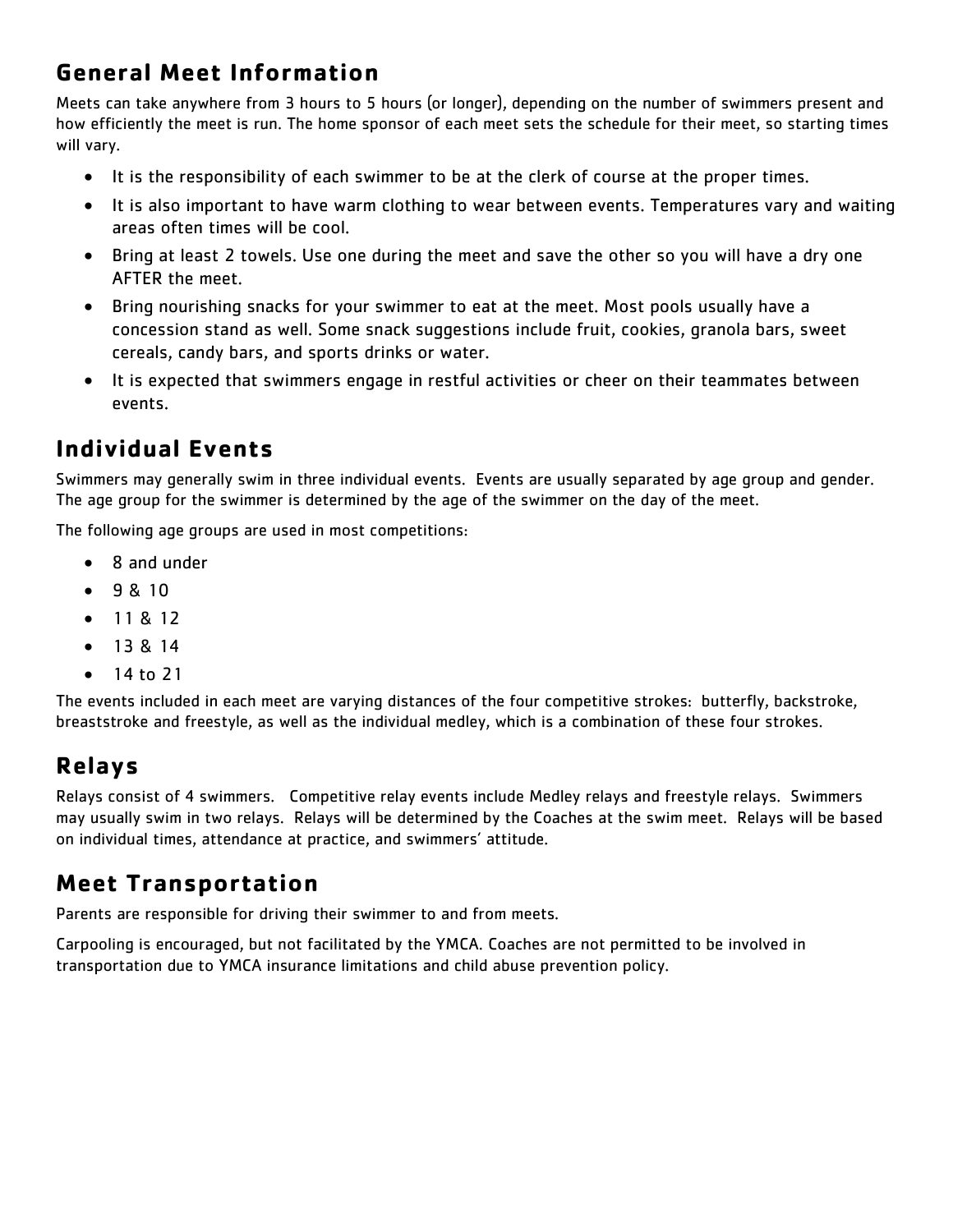# **PARENT CODE OF CONDUCT**

- I will encourage good sportsmanship by demonstrating positive support for all swimmers, coaches, and officials at every meet, practice, or other events.
- I will place the emotional and physical well-being of my child ahead of a personal desire to win.
- I will support the implementation of the YMCA's four character development values, caring, honesty, respect and responsibility.
- I will support coaches and officials working with my child, in order to encourage a positive and enjoyable experience for all.
- I will demand a sports environment for my child that is free from drugs, tobacco, and alcohol, and will refrain from their use at all YMCA youth sports events.
- I will remember that the swim team is for youth not for adults and the respect all coaches.
- I will not interrupt or interfere with coaches or officials while they are coaching on the deck at practices or swim meets and wait until meet or practice is over to ask questions.
- Unless volunteering at a swim meet I will just be a spectator watching and cheering on my child from the bleachers or deck chairs. I am not allow to be on the deck or behind the blocks during a meet or swim practices.
- I will do the very best to make the swim team experience fun for my child.
- I will help my child enjoy the swim team experience by doing whatever I can, such as being a respectful fan.
- I will read and agree to the swim team parent handbook.
- I will understand that the Whatcom Family YMCA has many sites in Whatcom County which supports the Dolphins Swim Team as one team.
- I will respect and support all coaches on the Dolphin Swim and understand there are several coaches on the team to support and coach my swimmers progress.
- I will teach my child to treat other players, coaches, fans, officials with respect regardless of race, sex, creed, or ability. I hereby pledge to provide positive support, care, and encouragement for my child participating in swim team by following this Parents' Code of Conduct.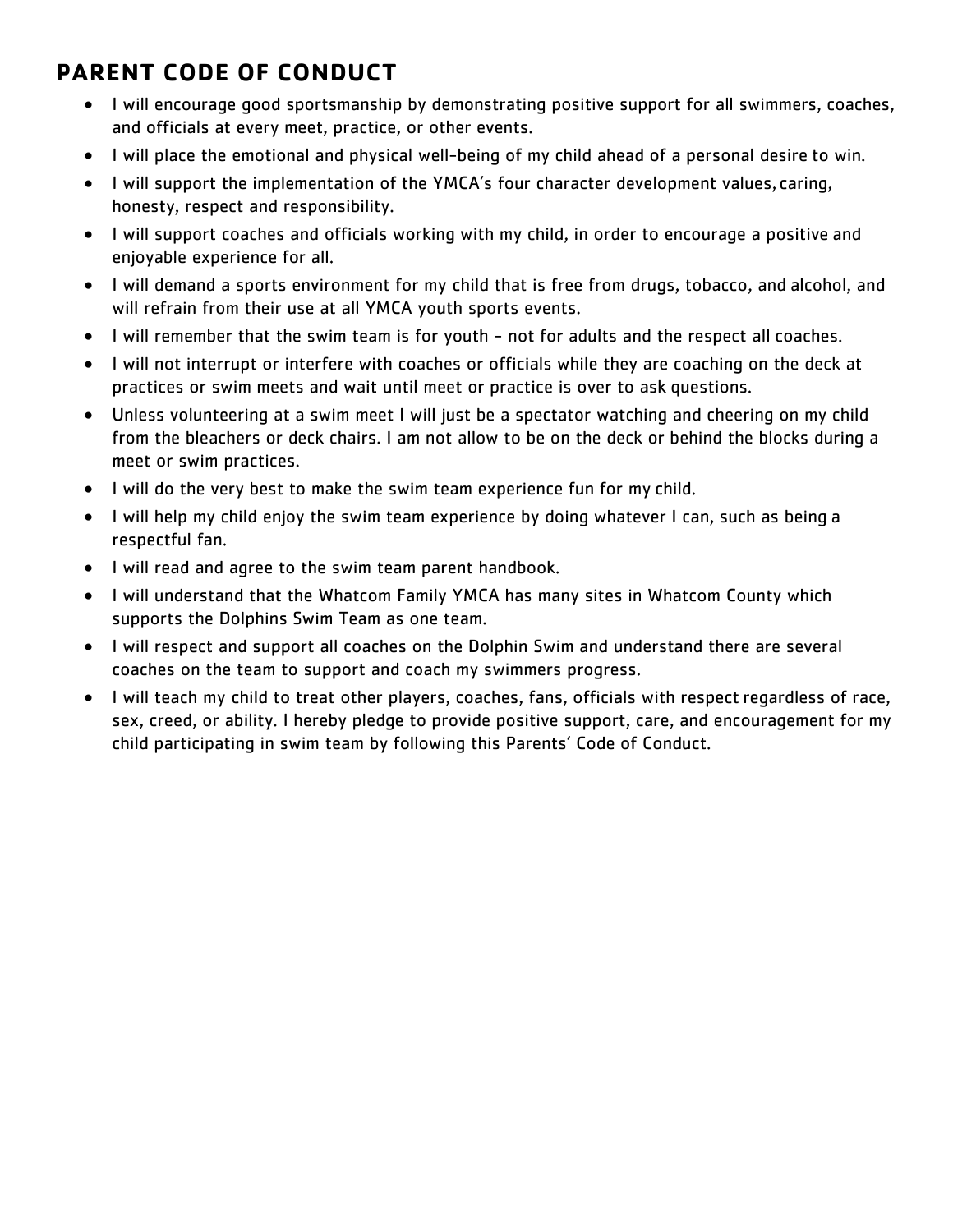# **SWIM TEAM CODE OF CONDUCT**

As a responsible athlete of the Whatcom Family YMCA Dolphins Swim Team, I agree to conform to the following Code of Conduct at all times while representing the Dolphins Swim Team and the Whatcom Family YMCA:

#### At Practice / Meets I will:

- Be on time for practice and warm-ups.
- Bring goggles, cap, towel, and water bottle to all practices and meets.
- Respect all lifeguards, coaches, swimmers, officials, and visitors while representing our team.
- Ask questions when I am not sure of coaches instructions.
- Assist other team members when they are lost or confused.
- Cheer for teammates during races.
- Offer congratulations to my opponents win or lose.
- Be humble in victory and honest in defeat.
- Strive to do my best, and encourage all team members to do the same.
- Encourage YMCA core values caring, honesty, respect, and responsibility.
- Abide by the Whatcom Family YMCA Code of Conduct

#### At Practice / Meets I will NOT:

- Cause physical harm or threaten physical harm to a fellow team member, coach, or parent.
- Possess, use or be under the influence of alcoholic beverages, chemical, or illegal drugs.
- Behave in a manner that in the opinion of the coaches or team representative is contrary to normally accepted behavior.

#### All coaches and assisting staff will follow the agreed upon discipline pattern:

- 1 verbal warning
- 5 to 10 minute timeout.
- Removal from practice or meet, with parental follow up from coach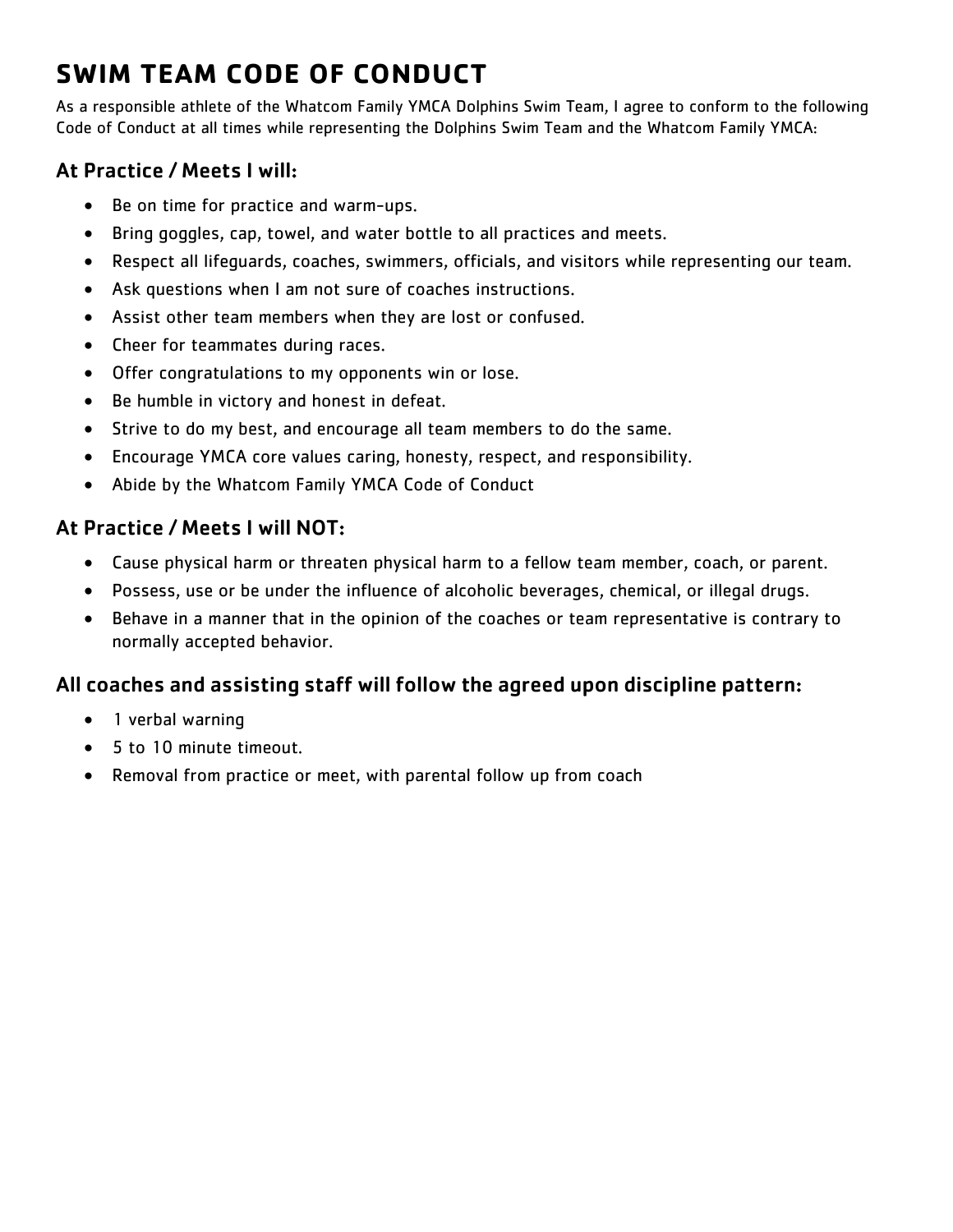# **ADDITIONAL INFORMATION**

#### **Nutrition**

Proper nutrition is essential for first-rate athletic performance. In general, you should try to keep your child on a balanced diet, difficult as it may be, and to cut down on junk food. Use whatever vitamin supplements that have been recommended by your doctor. In most cases, being on a balanced diet will provide all the vitamins and minerals that your child will need.

You will find that your child's appetite will grow in proportion to the amount of time they put into training. You are likely to find that your child will have fewer cold and flu and, in general, will be healthier throughout the entire year, even in the deep, dark winter. Remember, the healthiest people in the world are the Scandinavians, who at 85, still go out and jump in the ice floe every morning, so don't worry your child to death (or illness!)

"Swimmer's ear" is a common and very painful experience, which can be normally be avoided by making sure the ears are DRY after practicing and showering.

The incidence of cramps can be kept to a minimum by giving your swimmer fresh fruit, especially bananas. Bringing a bottle of water to practice is essential.

Now a word about processed sugar - NO! That's the best word we can think of. Processed sugars not only cause tooth decay, they impede a swimmer's performance both at practices and swim meets! When you first eat something that contains a great deal of processed sugar, especially first thing in the morning, ie: sugary breakfast foods, candy, soft drinks, etc., the blood sugar quickly rises to a very high level then plunges and stays there. This can cause dizziness, weakness, general irritability and inability to concentrate. You can well imagine what kind of performance a child will be capable of under these circumstances. Instead of giving your child candy and soft drinks at meets, try fruit, raisins or granola.

The night before a meet should be handled as if it were a regular school night. Put your child to bed at about the same time you would on a school night. The evening meal doesn't have to be anything special, just some favorite dish. Breakfast the morning of the meet, should be on the light side, but do not send your swimmer away from the table hungry. The meal should be high in starches - yes starches - and extremely low in processed sugars.

# **Be a Good Example**

Children learn from parents, sometimes whether we want them to or not. You have probably heard a disgruntled parent say something like, "I don't know where that kids learned to be so irresponsible. She never finishes anything she starts." Very often these attitudes were taught to the child by their parents through the parents' own poor example. Take care to teach your child responsibility by getting them to practices and swim meets on time-even when it's tough. And on those cold, dark days when sitting in front of the TV is much more appealing than going to practice, nudge your child down the road to self-discipline by explaining the necessity of finishing what one begins while you are helping them into their swim suits.

As mentioned earlier, when you allow your child to join the Dolphin's, you take on some responsibility, too. We all must dedicate some of our time and talent to the team. Even though it might be tough to spare the time, set a good example and plan to work in some capacity. Don't make the same people do all the work all the time.

If you would really like to contribute to the maintenance of a strong team, donate some of your time and ideas as a Committee Chairperson. We need and encourage everyone's participation.

Our use of the pool is a privilege extended to us by the Whatcom Family YMCA, so please remind your child to treat the facility with respect.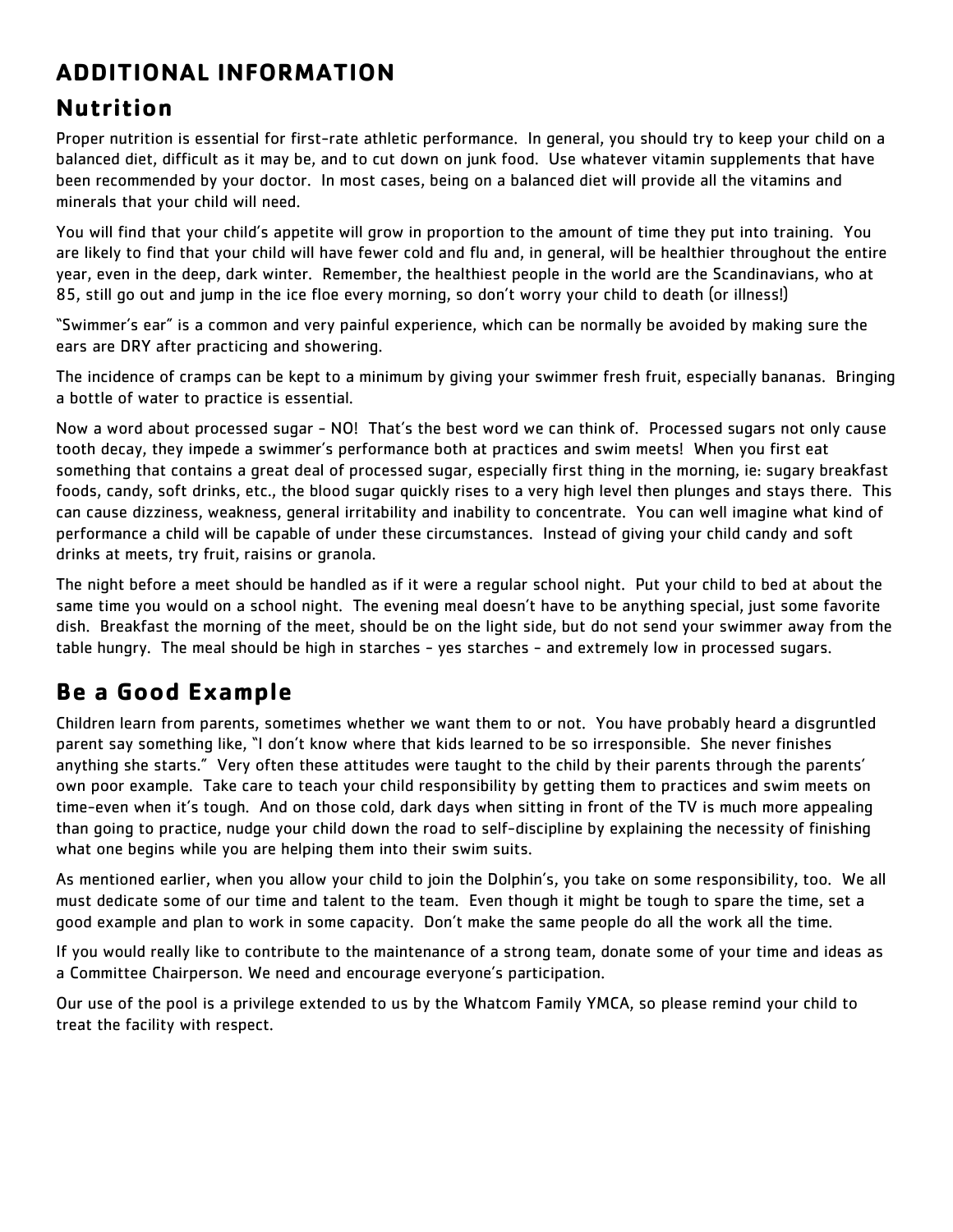# **Be Understanding of Your Child's Progress**

There is a trap that many parents fall into. It works like this: a swimmer receives coaching/training for the first time and many defects begin to be corrected. Naturally the swimmer will show great amounts of improvement the first and second year of competition. This is great as long as it is kept in perspective, because, sooner or later, every swimmer will level off and the normal process of working for every tenth of a second will begin. The problem, or trap, is that many parents fix their expectations based on these early performances so that when their swimmer does level off, they think that something has gone wrong. They may accuse their children of slacking off in practice, not trying, or even worse, of not being able to do it.

Instead of decreasing the anxiety that their swimmer already feels at slowing down, and helping them to understand the reality of their situation, the parents actually increase the anxiety by pressuring their children to perform.

Always find something to praise your child for! Children are subjected to many negative influences today that tend to make them feel that they are less than others. Let them know that they are unique the way they are and that they are doing a fine job, in a great sport!

Without fun, your child may not want to keep swimming. Swimmers of all ages rank "fun" as the number one reason they swim. Olympians with years of experience way that they will continue with the sport as long as they are having fun! Children don't have fun standing around at practice. They don't have fun when they feel pressure to win. They have fun in well organized, skill oriented practices. They have fun competing and striving to win while developing their skills. Fun for kids is not just fun and games. Fun encompasses learning, competing, training and being with their friends. Remember, your child won't be able to control all of the factors that go into winning a race. They have no control over their competitors! But they will find success and fun in developing and improving skills. This is one of the most satisfying aspects of sports. The most important question you can ask following practice or a meet is "did you have fun today?"

#### **Be Understanding of The Coach**

Good swimming organizations do not grow on trees. A good coach is a virtual compendium of organization, knowledge, dedication, and caring. And even though they may need money to be able to continue in coaching, money is obviously not the main reason that they coach. They coach from a sense of doing something worthwhile. They like kids and they feel swimming is a super sport in which to be involved. In this day and age, good coaches are certainly strange animals. If you have any of these unusual creatures coaching your team, here are some brief hints on their care and feeding.

First of all, it is important that you not only trust your coach's ability and judgment, but that you exhibit that trust and support in front of your children. Don't sit around the dinner table tearing them down. We all make mistakes from time to time. If your swimmer keeps hearing what a rotten coach they have, they'll start believing it. If you feel your swimmer is not receiving all that they could in practice, or that they're having some sort of difficulty that is not being resolved, talk to the coach privately about it. Chances are the problem is simply a matter of different perceptions.

Finally, take the time every once in a while to show your coaches that they are appreciated. They respond to kindness just like puppy dogs. And when your coach is having one of those "what am I doing standing out here" days, your attention could make all the difference.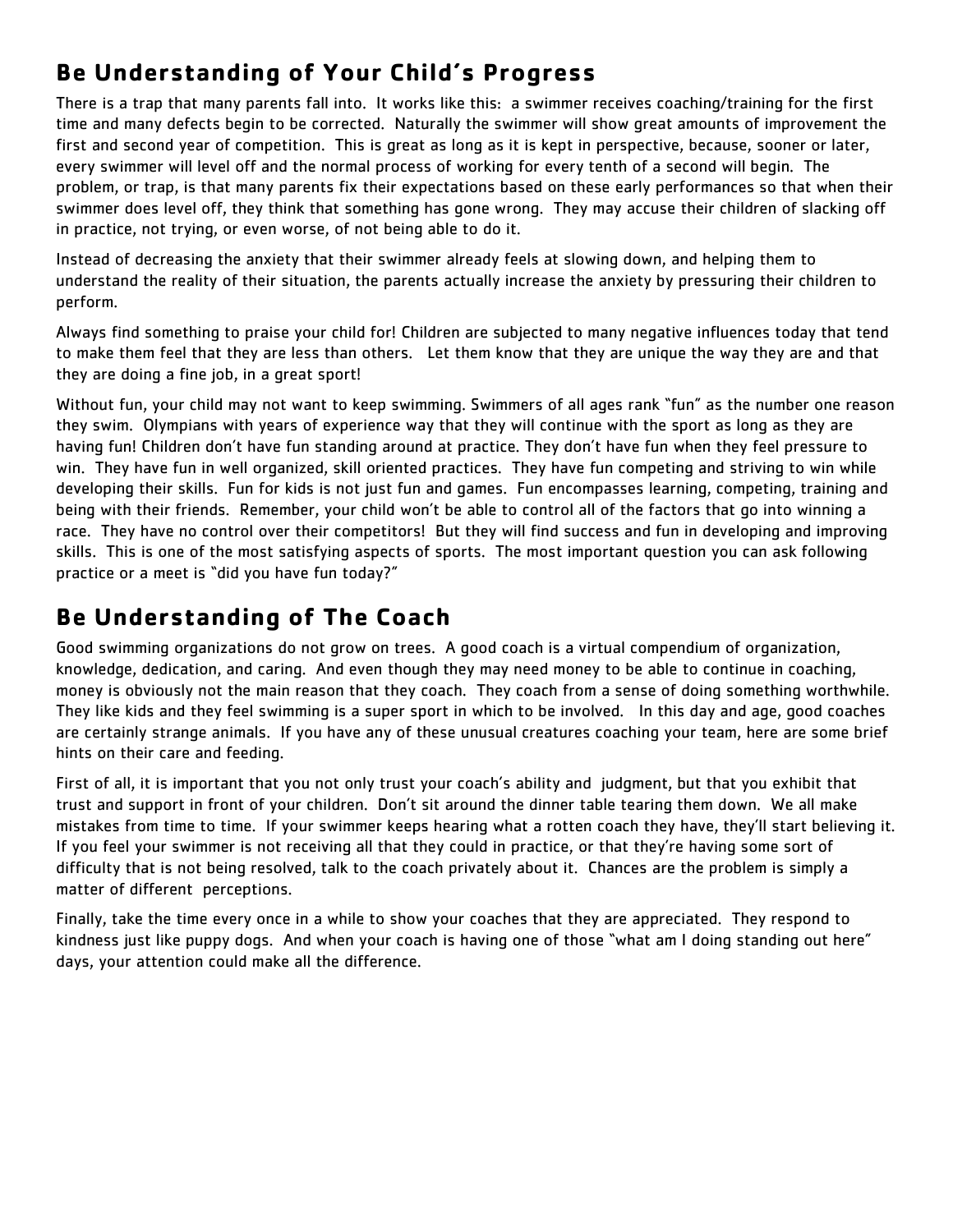#### **Success**

This final chapter has been reserved for a discussion of the expectations and goals that you, as a parent, have for your children in a swimming program. In other words, what criteria will you use to judge your child's involvementeither failure or success?

The criterion most often used is very simply, how much a swimmer wins. There is, of course, validity to this criterion, considering the competitive society in which we live. In fact, a certain amount of success is necessary for maximum motivation of a swimmer. This is the reason for the PSSA, USA and National competition. But remember, success is relative. It's easy to get caught up in the competitive aspect of swimming, sometimes winning becomes too important. To parents as well as children. Don't think of the outcome of a meet in terms of winners and losers. Everyone who competes is a winner! A far more important factor in evaluating success is the quality of the swimmer's effort, and the more objective reality of a "personal best" time.

There remains one final criterion which is valid for judging your child's involvement in competitive swimming, especially during the inevitable "dry spells" that all swimmers go through for one reason or another. Consider-- for a monthly sum, your child, instead of sitting home glued to the TV or out roaming around looking for something to do, is enjoying a constructive program that not only fills much of their spare time, but is also exceptionally healthy, both physically and emotionally. In the face of this, "winning" becomes far less important, and your child's swimming career will definitely be a SUCCESS!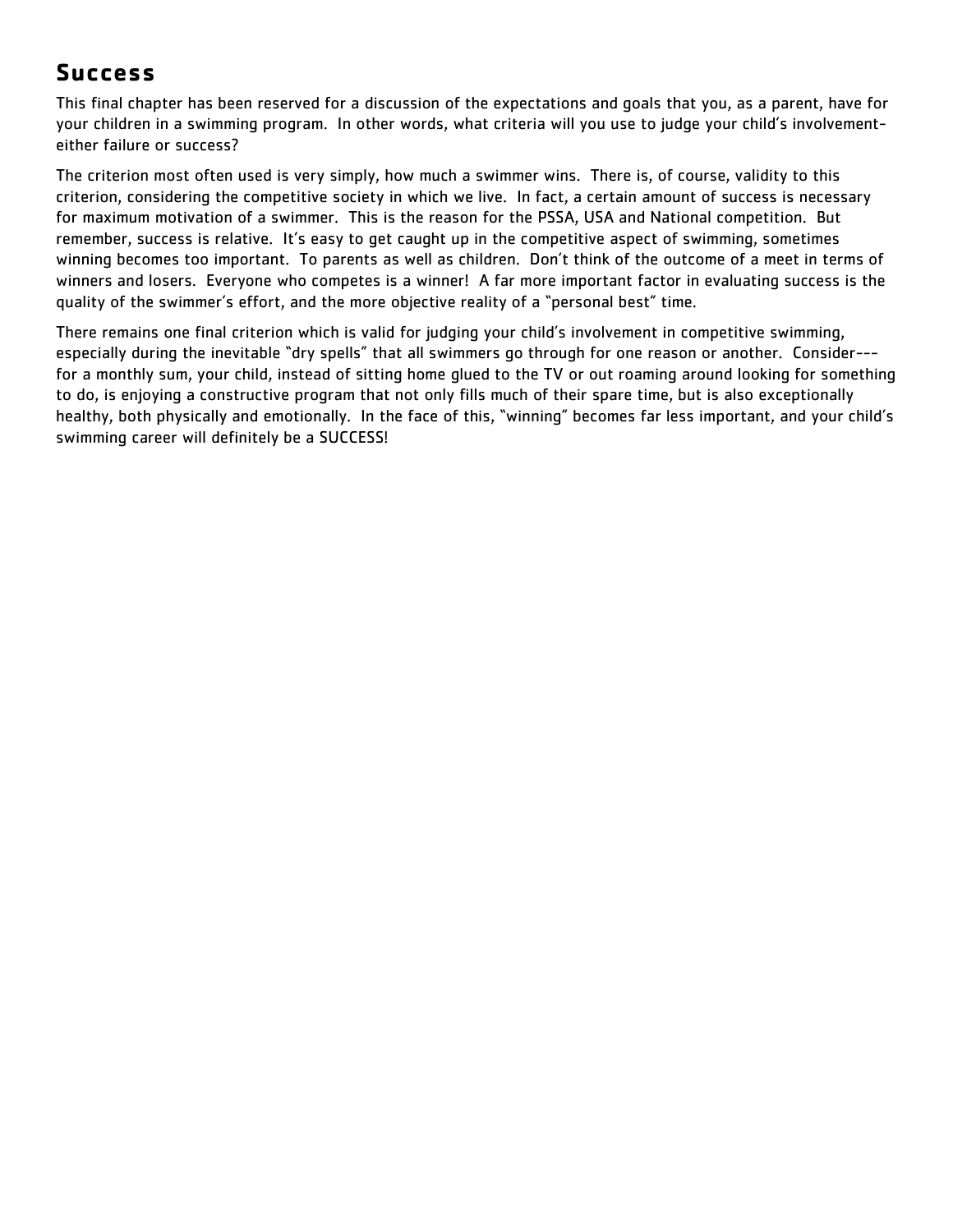# **Child Abuse Reporting Procedures**

The YMCA promotes a positive guidance and discipline policy with an emphasis on positive reinforcement, redirection, prevention and the development of self-discipline. At no time will the following disciplinary techniques be tolerated: physical punishment, striking, biting, kicking, squeezing, shaming, withholding food or rest-room privileges, confining children in small locked rooms, or verbal or emotional abuse.

Affectionate touch and the warm feelings it brings are important factors in helping a child grow into a loving and caring adult. YMCA staff and volunteers, however, need to be sensitive to each person's need for personal space (i.e., not everyone wants to be hugged). The YMCA encourages appropriate touch; at the same time, however, it prohibits inappropriate touch or other means of sexually exploiting children.

In the event of an accusation of child abuse, the YMCA will take prompt and immediate action as follows:

- 1. At the first report or allegation that child abuse has occurred, the employed staff person it has been reported to will notify the program director, who will then review the incident with the YMCA executive director or his or her designate. If the program director is not immediately available. This review by the supervisor cannot in any way deter the reporting of child abuse by the mandated reporters. Most states mandate that all teachers and child care providers report information they have learned in their professional roles regarding suspected child abuse. In most states, mandated reporters are granted immunity from prosecution.
- 2. The YMCA will make a report in accordance with relevant state or local child abuse reporting requirements and will cooperate to the extent of the law with any legal authority involved. (Note: YMCA staff should find out about reporting requirements before the occurrence of any incident.)
- 3. In the event the reported incident involves a program volunteer, employed staff, or YMCA member, the executive director will immediately, without exception, suspend the volunteer or staff person from the YMCA until an investigation is complete. Accused should be suspended immediately and removed from the program in which the allegation occurred.
- 4. The parents or legal guardian of the child or children involved in the alleged incident will be promptly notified in accordance with the directions of the relevant state or local agency. If more than one set of parents is involved (e.g., child on child abuse), the YMCA's responsibility is to keep the names and contact information of those involved confidential. People may learn that information some other way, such as through other children, but YMCA staff and volunteers should not provide it. The YMCA needs to protect itself from disclosing information on a minor.
- 5. Whether the incident or alleged offense takes place on or off YMCA premises, it will be considered job related (because of the youth-involved nature of the YMCA).
- 6. Reinstatement of the program volunteer, employed staff person or YMCA member will occur only after all allegations have been cleared to the satisfaction of the executive director or his or her designate.
- 7. All YMCA staff and volunteers must be sensitive to the need for confidentiality in the handling of this information and therefore should discuss the incident only with the executive director or his or her designate.
- 8. All full-time and part-time employees and program volunteers must read and sign this policy.